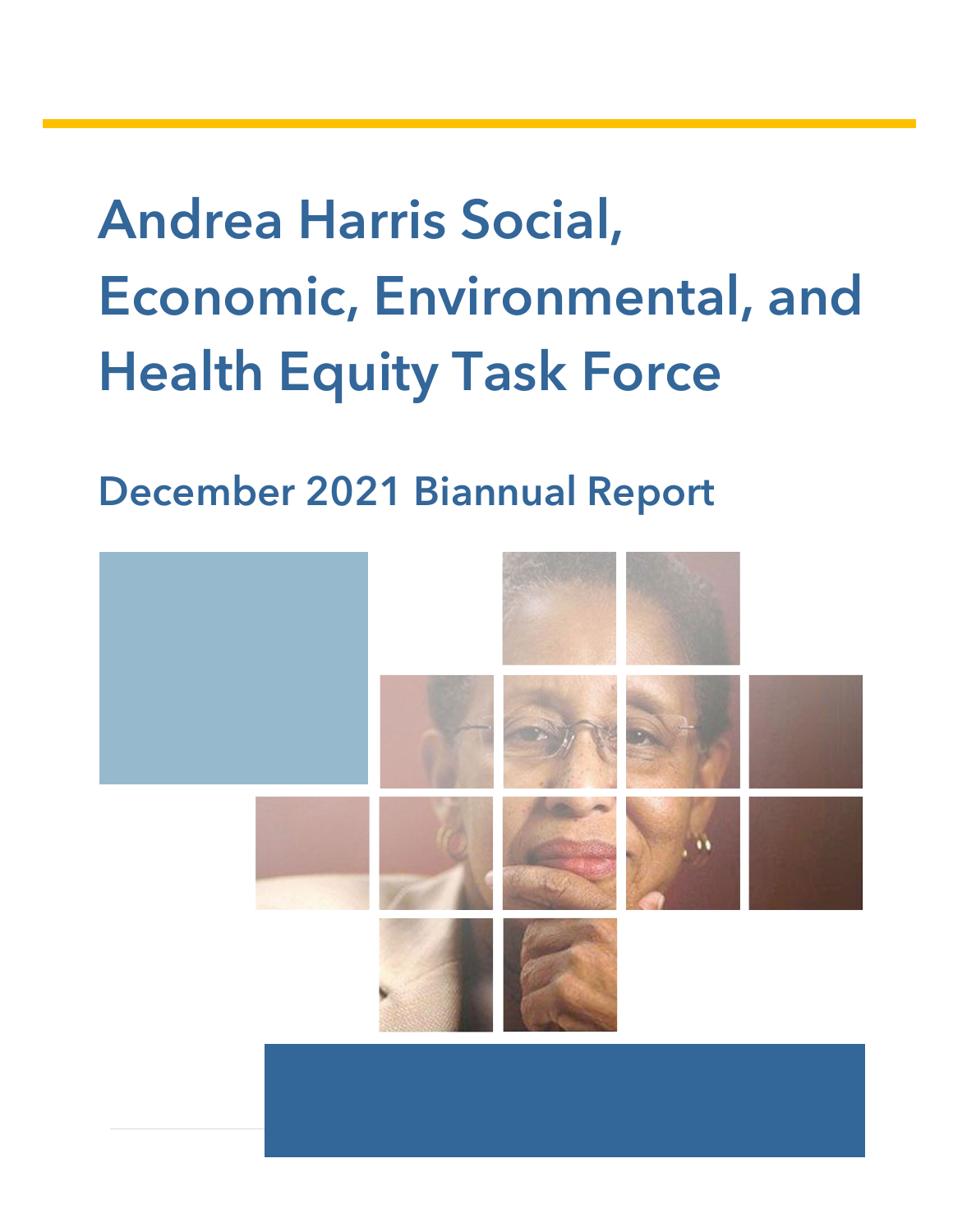

**Roy Cooper** Governor

Pamela B. Cashwell Secretary

Dear Governor Cooper,

I am energized and excited about the work done in the year since the Andrea Harris Social, Economic, Environmental, and Health Equity Task Force (Task Force) submitted its twenty-one recommendations a year ago. Task Force members have continued to meet at least monthly to put these recommendations into action, and thanks to the hard work of the Task Force members and staff, we are close to meeting our goals.

The Task Force was established by Executive Order 143 to address the social, environmental, economic, educational, and health disparities in communities of color disproportionately impacted by COVID-19. Thanks to your leadership, along with Secretary Dr. Mandy Cohen, North Carolina has become a national model for prioritizing equity in our response to the pandemic. However, we know more work is needed to address the systemic disparities in North Carolina. This report highlights the progress made by the Task Force and cabinet agencies in implementing policy recommendations along with details about critical new programs with funding allocated by the Fiscal Year (FY) 2021-2023 budget relevant to the Task Force's recommendations.

I look forward to working with my colleagues in other cabinet agencies as we all move the recommendations into sustainable actions.

Sincerely,

Sincerely,<br>Dans Dr. B. Cashwell

Pamela B. Cashwell Secretary



 $2|P \text{ a} q e$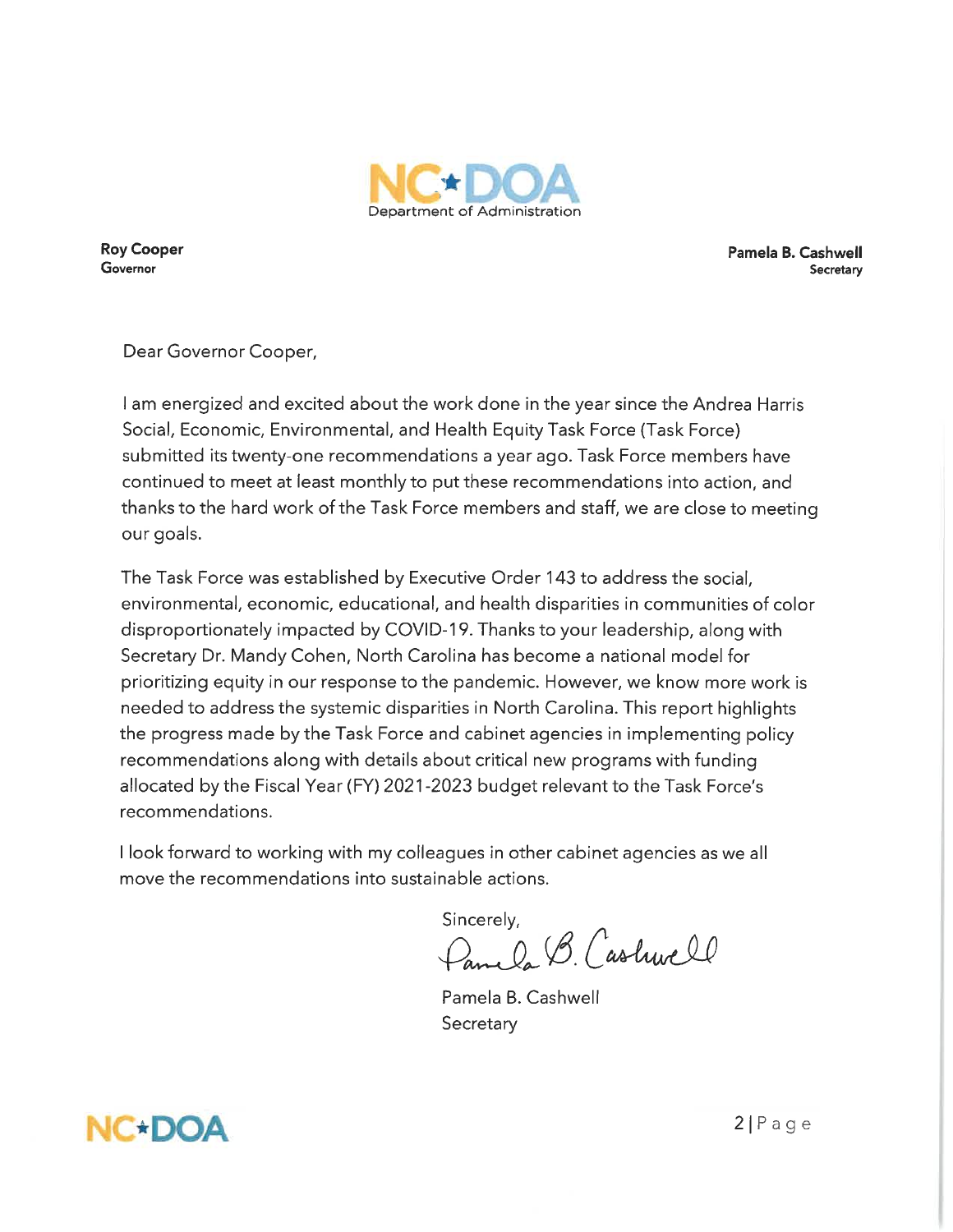# **Table of Contents**

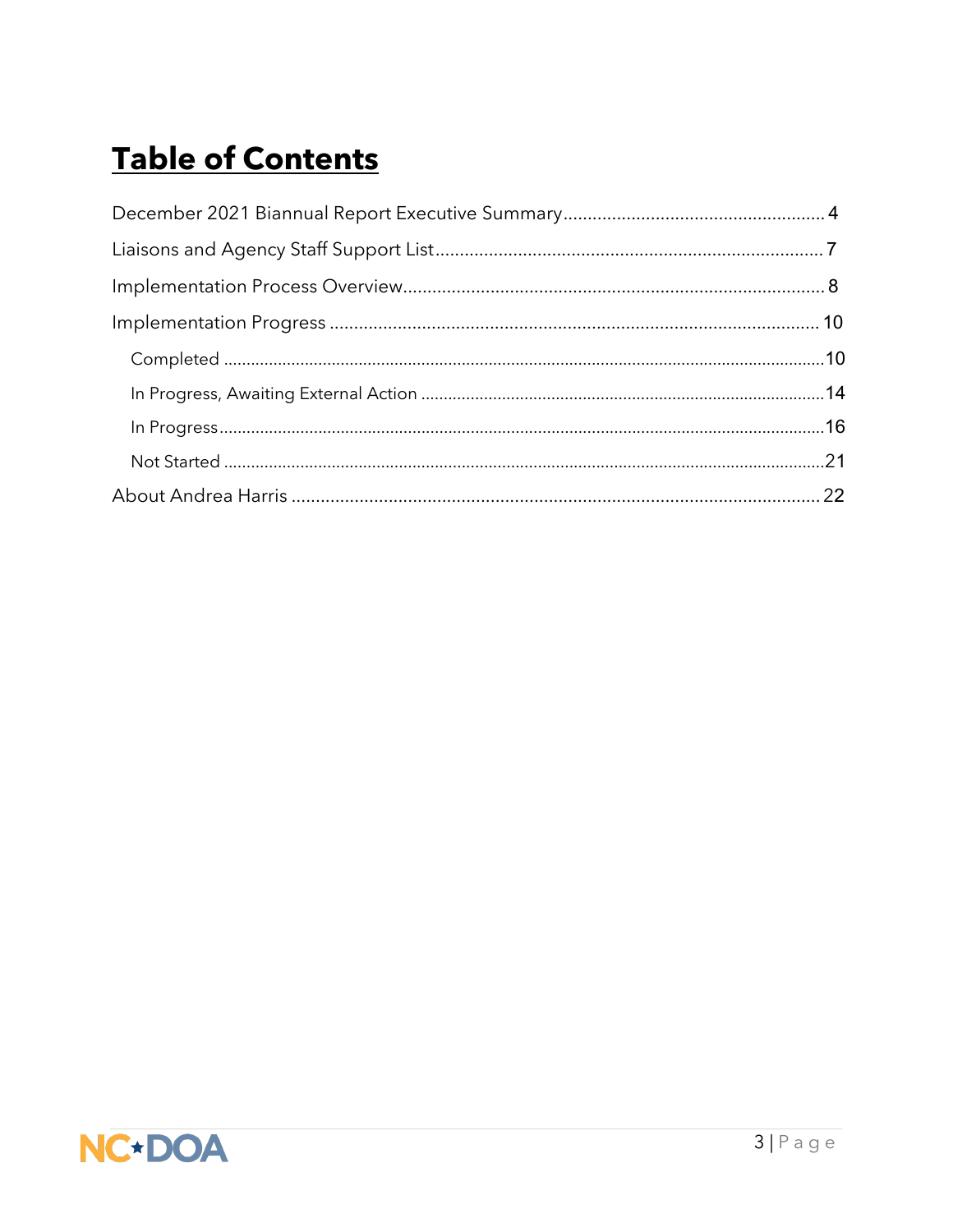### December 2021 Biannual Report Executive Summary

The Task Force was established June 4, 2020, to create economic stability, eliminate health disparities, and achieve environmental justice in North Carolina by convening testimony, identifying best practices, and reporting findings to the Office of the Governor. The December 2020 Biannual Report was submitted to the Office of the Governor with 21 proposed policy recommendations. The June 2021 report provided updates on the implementation of the policy recommendations. As required by Executive Order 143, this biannual report provides updates on the status of the Task Force and its recommendations.

In the year since the Task Force gave its recommendations, the administration has been working to implement them with advice and guidance from the Task Force subcommittees. To date, progress toward implementing all 21 recommendations has begun, and seven recommendations are fully implemented. In addition, recommendations that required funding were in the Governor's budget proposal, and American Rescue Plan use proposal. Many priorities made it into the final **Fiscal** [Year \(FY\) 2021-2023](https://www.ncleg.gov/Sessions/2021/Bills/Senate/PDF/S105v7.pdf) budget, including:

- Over \$1 billion for broadband infrastructure, which includes funding devoted to digital literacy.
- \$150 million to remediate lead pipes and asbestos in public schools and childcare centers.
- \$94 million appropriated from American Rescue Plan dollars for funding equity and prioritizing populations disproportionately affected by COVID-19.
- \$36 million to local health departments to expand communicable disease surveillance and control to address COVID-19.
- \$3 million to establish Historically Underutilized Business (HUB) Academies.
- \$3.5 million to establish a new apprenticeship grant program through the Community College system.
- \$10 million to American Indian Tribes to mitigate and respond to the impact of the pandemic.
- \$73,578 to fund a new position within the Commission of Indian Affairs dedicated to research the impact of the pandemic on NC tribes.

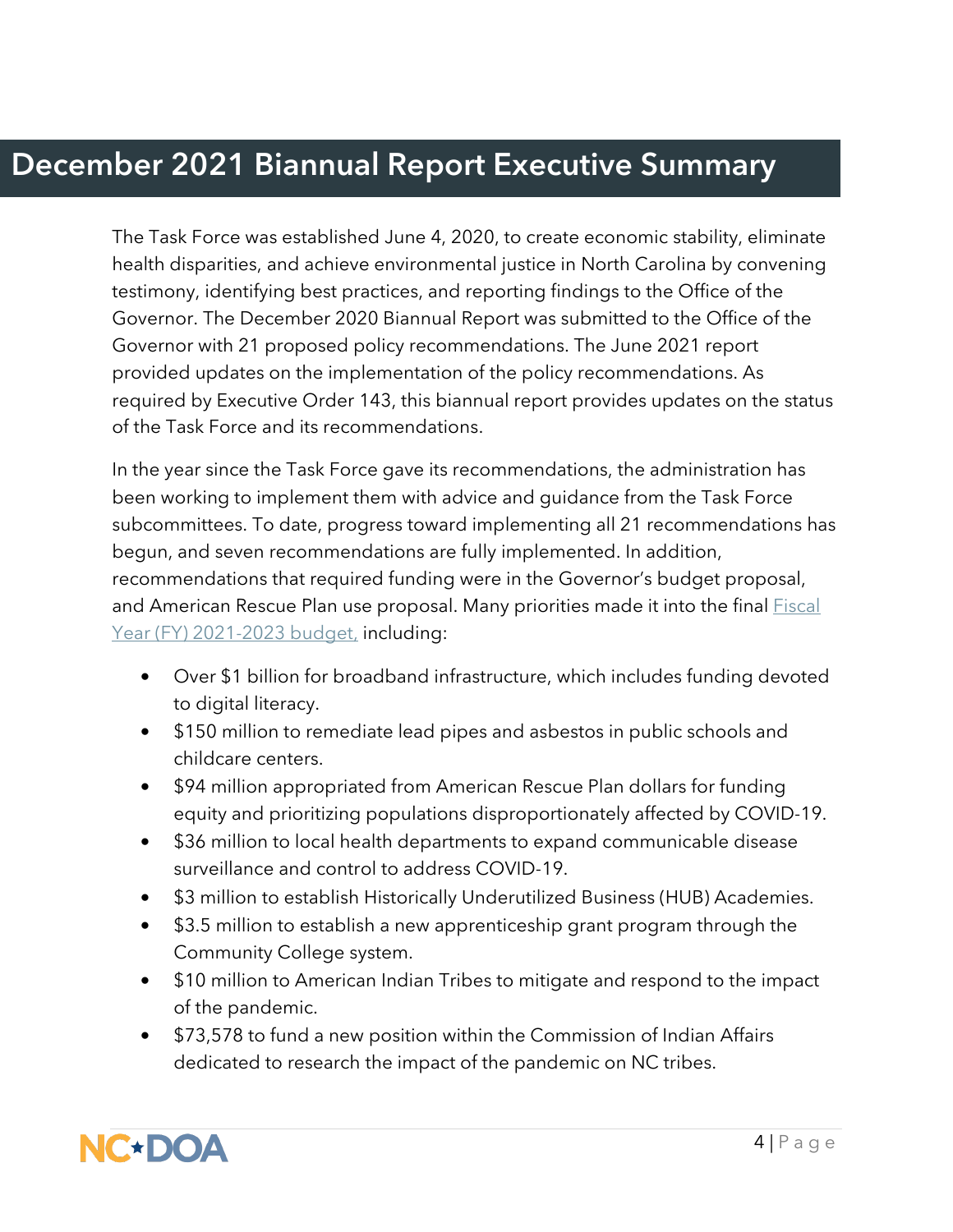The Task Force's most significant recommendation is full Medicaid expansion, which was not included in the final budget. However, the Governor remains committed to expanding Medicaid, and the Task Force will continue to support those efforts fully.

For this December 2021 report, Task Force members and staff identified implementation progress through programmatic changes, initiatives, and new funding that align directly with the mission and recommendations of the Task Force. This report is organized by implementation progress from "completed," "in progress and awaiting external action," "in progress," and "not started." Within each progress section, the recommendations are organized by subcommittee. This report provides updates on the efforts of state agencies and subcommittees or other stakeholders to accomplish each recommendation.

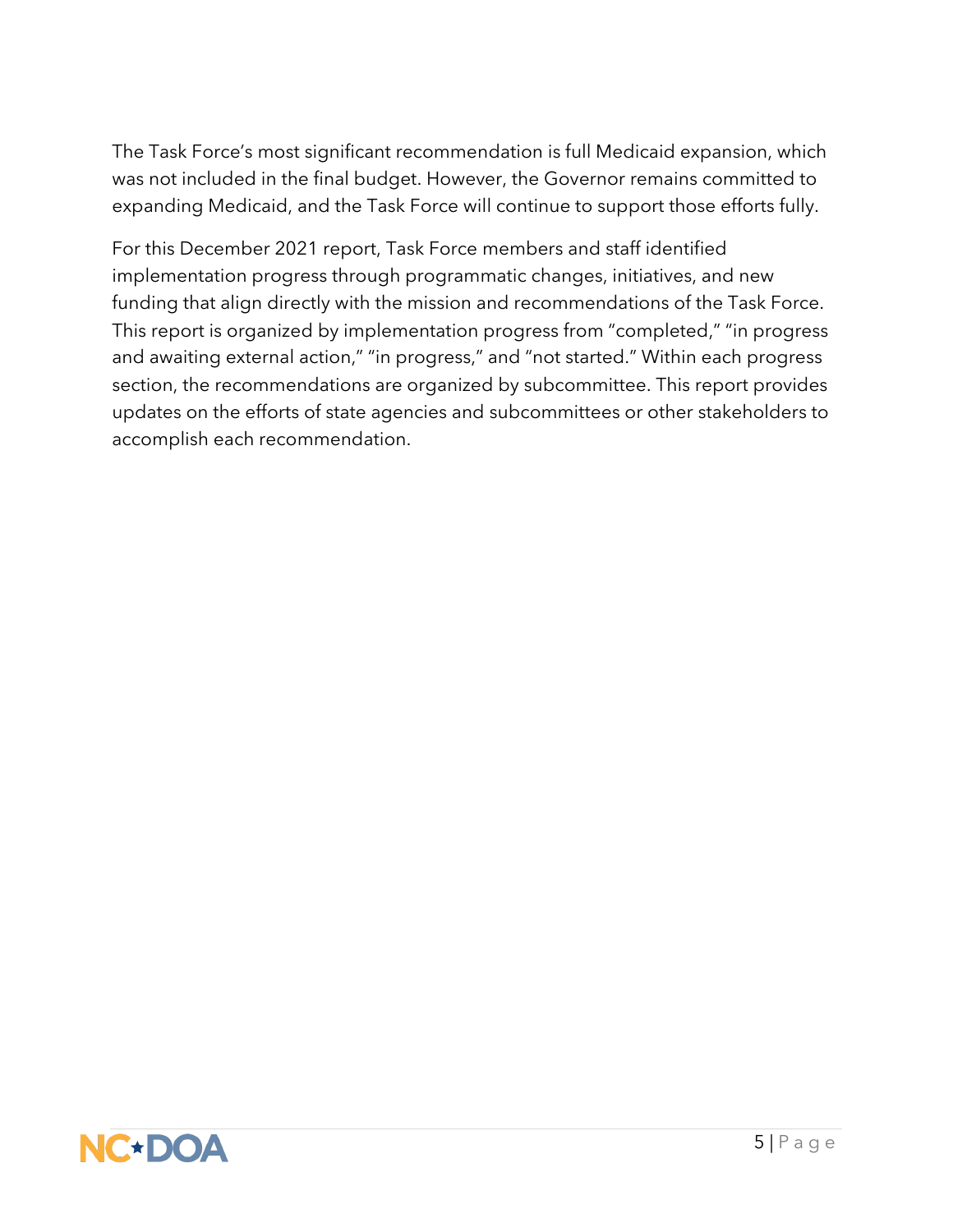# **Andrea Harris Task Force Members**

**Chair:** Pamela B. Cashwell, Secretary, NC Department of Administration

#### **Access to Healthcare Subcommittee**

Secretary Dr. Mandy Cohen Victor Armstrong Dr. Giselle Corbie, MD, MSc Dr. Catherine Harvey Sevier Andres Henao Rep. Donny Lambeth  Dr. Viviana Martinez-Bianchi, Dr. Carlos Rish Dr. Christy Clayton

#### **Enhanced Patient Engagement Subcommittee**

Cornell Wright Eugene Woods Fernando Little Yazmin Garcia Rico Juvencio Rocha Peralta Dr. Rhett Brown Dr. Cedric Bright Dr. Charlene Green Dr. John Lumpkin

#### **Business Engagement Group**

Justin Truesdale

#### **Economic Opportunities & Business Development Subcommittee**

Rep. Yvonne Holley Stephanie McGarrah C.C. Lamberth, Jr. Dale Jenkins Trey Rabon Kevin J. Price Adriana Chavela Walter Baucom Lynn Bottone

#### **Educational Opportunity Subcommittee**

Pat Martinez Dr. Lenora Campbell Dr. Sonyia Richardson Margaret Weller-Stargell Quinny Sanchez Lopez Annette Taylor

#### **Environmental Justice and Inclusion Subcommittee**

Secretary Elizabeth Biser Greg Richardson Dr. James H. Johnson Jr. Reverend Dr. Jonathan Augustine Reverend Dr. T. Anthony Spearman

The following members are no longer on the Task Force. \*Secretary Machelle Sanders (Former Chair) \*Benjamin Money \*Secretary Michael Regan \*Secretary Dionne Delli-Gatti

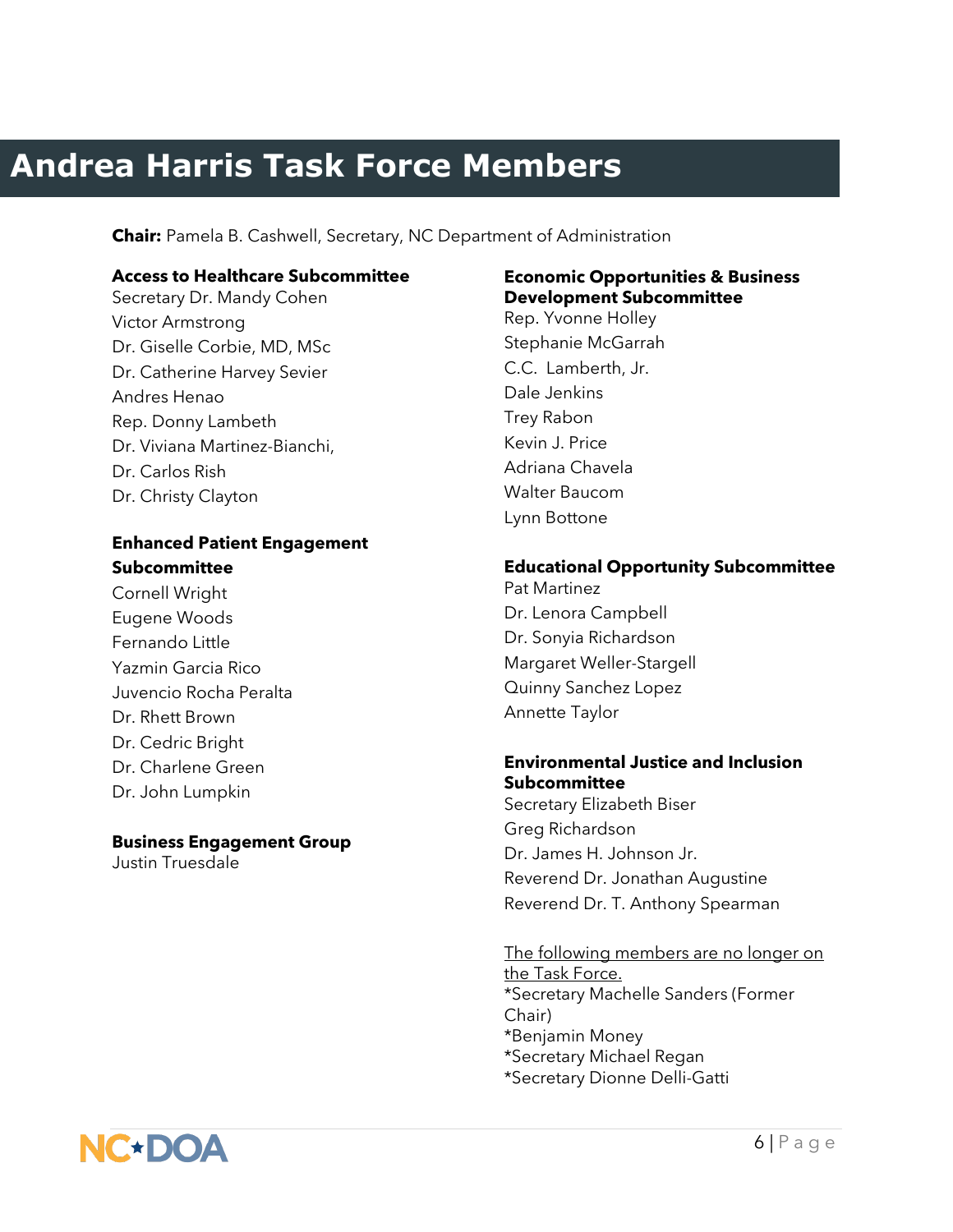# **Liaisons and Agency Staff Support List**

The following staff members from state agencies support the Task Force subcommittees in their work.

| <b>Name</b>                           | <b>Agency</b>                      | <b>Subcommittee</b>                                            |
|---------------------------------------|------------------------------------|----------------------------------------------------------------|
| Michael Leach*                        | <b>DHHS</b>                        | <b>Access to Healthcare</b>                                    |
| Nick J. Galvez                        | <b>DHHS</b>                        | <b>Access to Healthcare</b>                                    |
| Emma Sandoe                           | <b>DHHS</b>                        | <b>Access to Healthcare</b>                                    |
| Tammie Hall*                          | <b>DOA</b>                         | <b>Economic Opportunity and Business</b><br><b>Development</b> |
| Alicia Lyon                           | <b>DOA</b>                         | <b>Economic Opportunity and Business</b><br>Development        |
| <b>Betty Marrow-Taylor</b>            | Commerce                           | <b>Economic Opportunity and Business</b><br>Development        |
| Jenni Harris                          | Commerce                           | <b>Economic Opportunity and Business</b><br>Development        |
| Tunya Smith                           | <b>DOT</b>                         | <b>Economic Opportunity and Business</b><br>Development        |
| <b>Regina Streaty</b>                 | <b>OSHR</b>                        | <b>Economic Opportunity and Business</b><br>Development        |
| <b>Dr. Charrise</b><br>Hollingsworth* | <b>Governor's Office</b>           | <b>Educational Opportunity</b>                                 |
| Judykay Jefferson                     | <b>Community College</b><br>System | <b>Educational Opportunity</b>                                 |
| <b>Jeff Sural</b>                     | <b>DIT</b>                         | <b>Educational Opportunity</b>                                 |
| Abigail Waldrupe                      | <b>DNCR</b>                        | <b>Educational Opportunity</b>                                 |
| <b>Tracey Burns</b>                   | <b>DNCR</b>                        | <b>Educational Opportunity</b>                                 |
| <b>Carolina Fonseca</b><br>Jimenez*   | <b>DEQ</b>                         | <b>Environmental Justice and Inclusion</b>                     |
| <b>Brian Strong</b>                   | <b>DNCR</b>                        | <b>Environmental Justice and Inclusion</b>                     |
| <b>Brittany Morra</b>                 | <b>DOA</b>                         | <b>Environmental Justice and Inclusion</b>                     |
| Yasmine Shepard*                      | <b>DHHS</b>                        | <b>Patient Engagement</b>                                      |
| Michael J. Arnold                     | <b>OSBM</b>                        | <b>Patient Engagement</b>                                      |

\*Primary staff liaison member for subcommittee

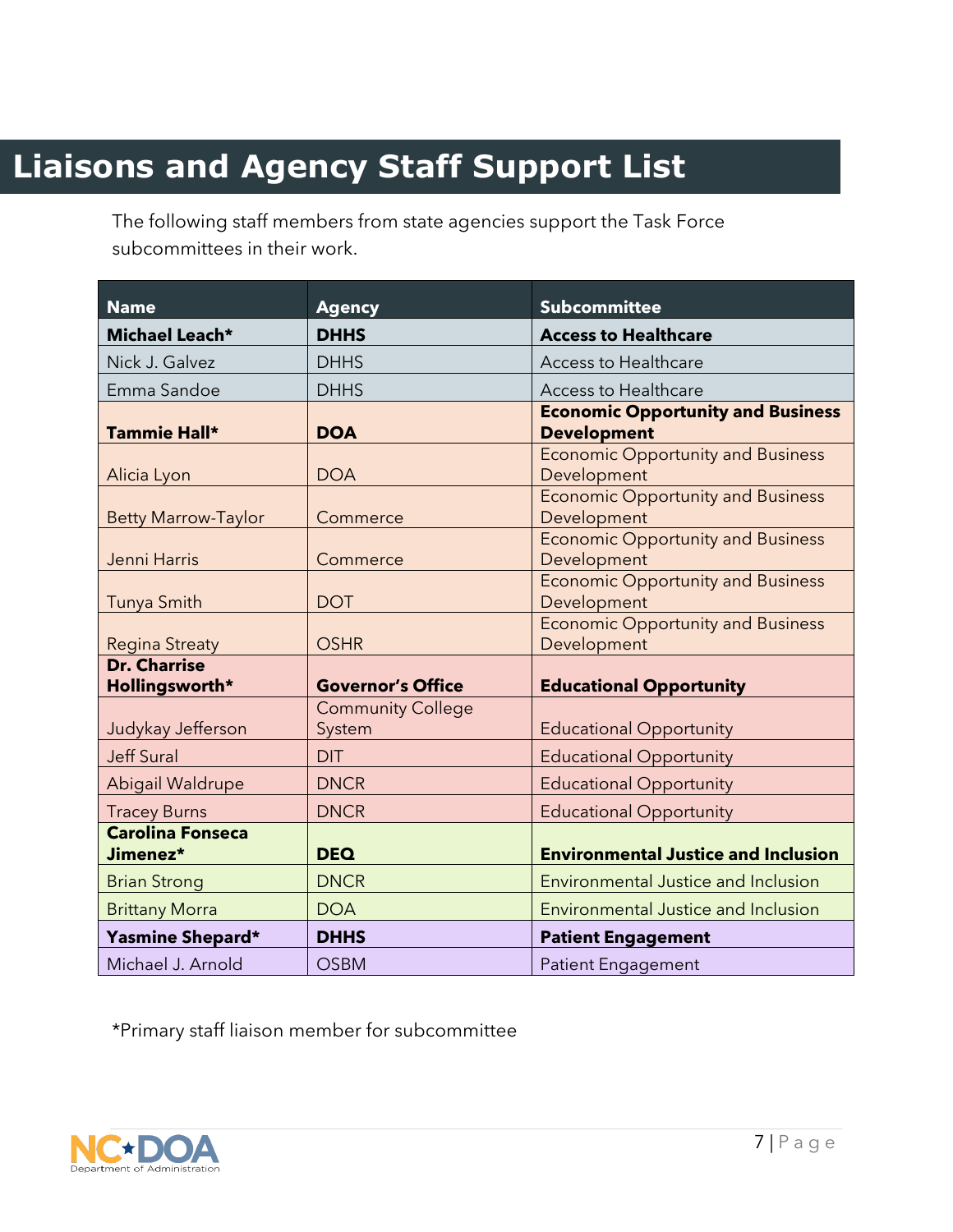# **Implementation Process Overview**

RTI International (RTI), an independent nonprofit research organization that uses scientific rigor and technical proficiency to help solve critical problems, continued to support the Andrea Harris Task Force through August 2021, the remaining term of their contract.

RTI developed a policy implementation matrix based on the initial recommendations to guide the implementation process. The North Carolina Department of Administration (DOA) developed a live implementation tracker based on the initial matrix, which is updated regularly by staff liaisons and DOA staff. Thanks to Policy Development Analyst Bailey Recktenwald for leading that work. The tracker includes the following fields for each recommendation:

- Subcommittee responsible
- Progress category (not started; in progress; in progress, awaiting external action; or completed)
- Implementation lever (state law, executive order, programmatic or procedural change
- Associated cabinet agency for each recommendation
- Up-to-date description of progress
- Next steps
- Outstanding questions

The implementation tracker helps members and agency staff measure progress and outcomes based on the 2020 recommendations submitted by the Task Force and guides content for the biannual reports.

This December 2021 report groups all recommendations by progress rather than by subcommittee and visually illustrates the progress made during the past year. Task Force staff determine the progress category a recommendation falls under using the following definitions:

*Completed* – The Task Force took all available actions to implement the recommendation. Recommendations with this status are in the ownership of

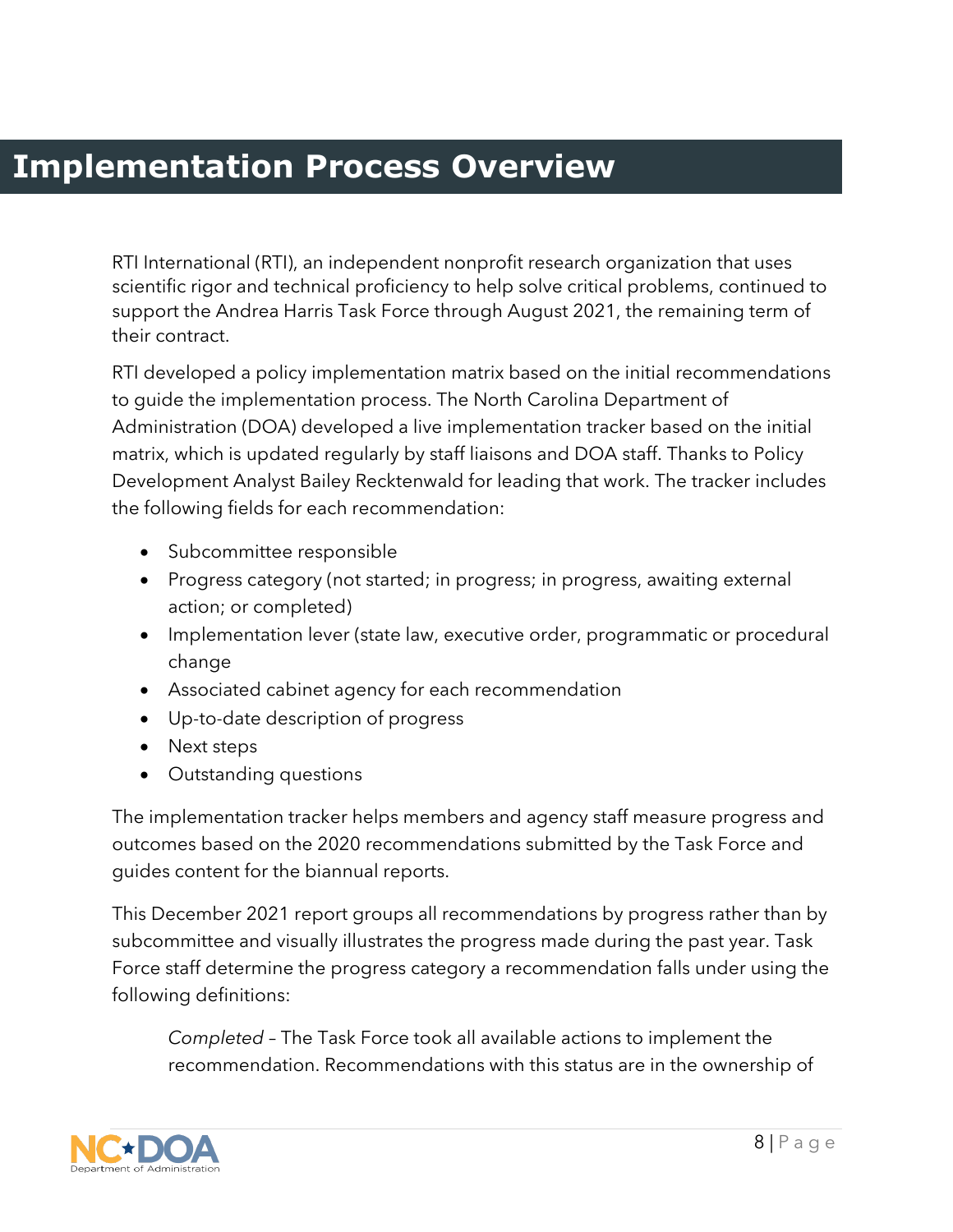the appropriate state agency or other entity for long term implementation and sustainability.

*In progress, awaiting external action* – The implementation steps needed on recommendations with this status are beyond the purview of the Task Force or DOA. Additional steps to transition these recommendations to "Completed" status require actions by another agency or an external body, i.e., the General Assembly.

*In progress* – The Task Force continues to their work to transition these recommendations to "Completed" status.

*Not started* - These recommendations do not have identifiable actions associated with their implementation. Although an external entity may be working in this area, the Task Force has not started the implementation process.

At the publishing of this report, the implementation process has started for each recommendation, with one-third of all recommendations completed.



**Figure 1. Status of recommendations as of December 1, 2021**

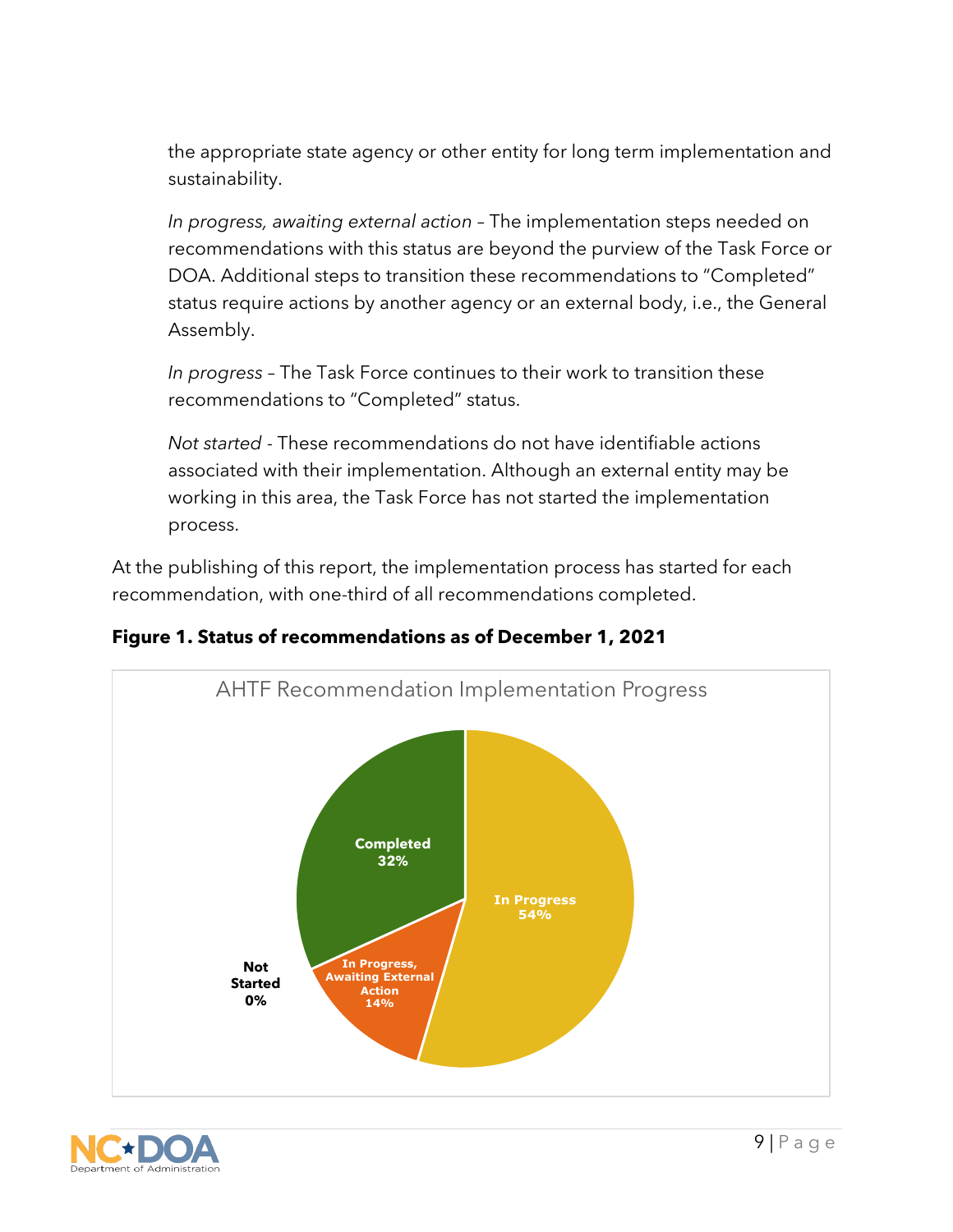# **Implementation Progress**

The remainder of this report details the status of each recommendation within each progress category.

# **Completed**

### **Access to Healthcare for Underserved Communities**

**Recommendation:** *Appropriate \$1,257,642 in state funds for the Office of Rural Health's Health Information Technology Assistance Program.*

**Status:** The program was awarded a 2-year Center for Disease Control (CDC) grant to  assist providers with NCCARE360 implementation and electronic medical record integration. The integration will help providers adopt the new technology into their integration. The integration will help provider<br>existing electronic medical record workflows.

**Recommendation:** *Increase investments in rural hospitals, community health centers, and federally qualified health care centers (FQHCs) to provide quality health care,*  digital literacy training, vaccinations, and vaccination awareness campaigns to *increase the number of undocumented, low-income, and other vulnerable patients served and vaccinated.*

**Status:** Rural health centers and FQHCs have received substantial funding from federal COVID-19 packages. In addition to existing federal funding, the FY 2021- 2023 budget will allocate an additional \$36 million to local health departments to expand COVID-19 mitigation efforts.

FQHCs specifically have funding to support care for undocumented, low-income, and other vulnerable patients. The North Carolina Department of Health and Human Services (DHHS) has also been in regular communication with migrant farmworker advocacy groups to provide support for vulnerable frontline farmworkers and promote vaccinations in farmworker communities. In addition, the DHHS Office of Rural Health offers health equity training to hospitals and will share lessons learned

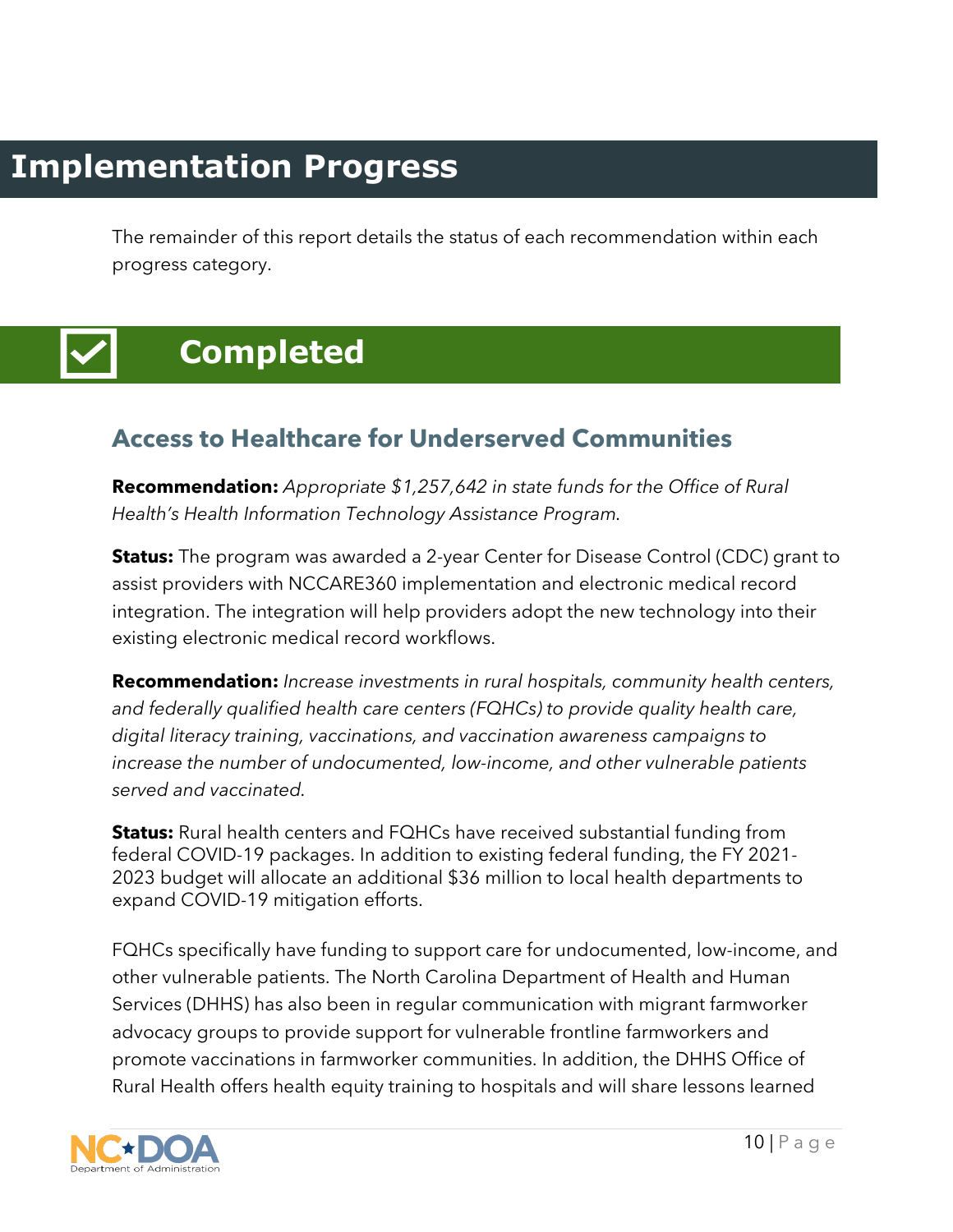with twenty Critical Access hospitals and determine measurable outcomes for the communities.

The Office of Rural Health (ORH) has been instrumental in increasing access to healthcare in rural areas. ORH granted \$4.9 million to 19 hospitals for COVID testing and mitigation through the Small Rural Hospital Program. The Office of Rural Health Information Technology Program also partnered with the Department of Information Technology (DIT) to create and pilot a digital and health literacy curriculum with three pilot healthcare entities through a two-year Appalachian Regional Commission grant. The Office of Rural Health also administers the Community Health Worker Program, connecting North Carolinians to wraparound services for those impacted by COVID-19. Community health workers educate and assist within their local community. As of December 2021, there are 480 community health workers with plans to hire more. Women comprise 82% of the community health workers, and 90% of community health workers identify as African American and/or Hispanic/Latinx. Community health workers have served over one million individuals to date.

DHHS also launched Healthier Together, a public private partnership to increase COVID-19 vaccinations among minority populations. \$1.5 million in grants have been awarded to community-based organizations that support equitable access to COVID-19 vaccines. From June 2021 to November 2021, Healthier Together communitybased organizations contacted over half a million people to encourage vaccination in minority and low-income communities.

The FY 2021-2023 budget funds several initiatives to improve access to healthcare for underserved communities. Namely, the budget allocates \$94 million in American Rescue Plan dollars for funding equity and prioritizing populations disproportionately affected by COVID-19. Of those funds, \$500,000 will be allocated to the University of North Carolina at Pembroke to operate mobile medical units in at-risk communities to respond to the pandemic; \$10 million will be allocated to American Indian tribes in NC to mitigate and respond to the impact of the pandemic, and a new position is funded within the Commission of Indian Affairs dedicated to research the impact of the pandemic on NC tribes. Over \$3.5 million will be used for nutrition services for older adults in response to the pandemic. And \$3 million will be allocated over two years to support the detection and mitigation of COVID-19 within homeless populations.

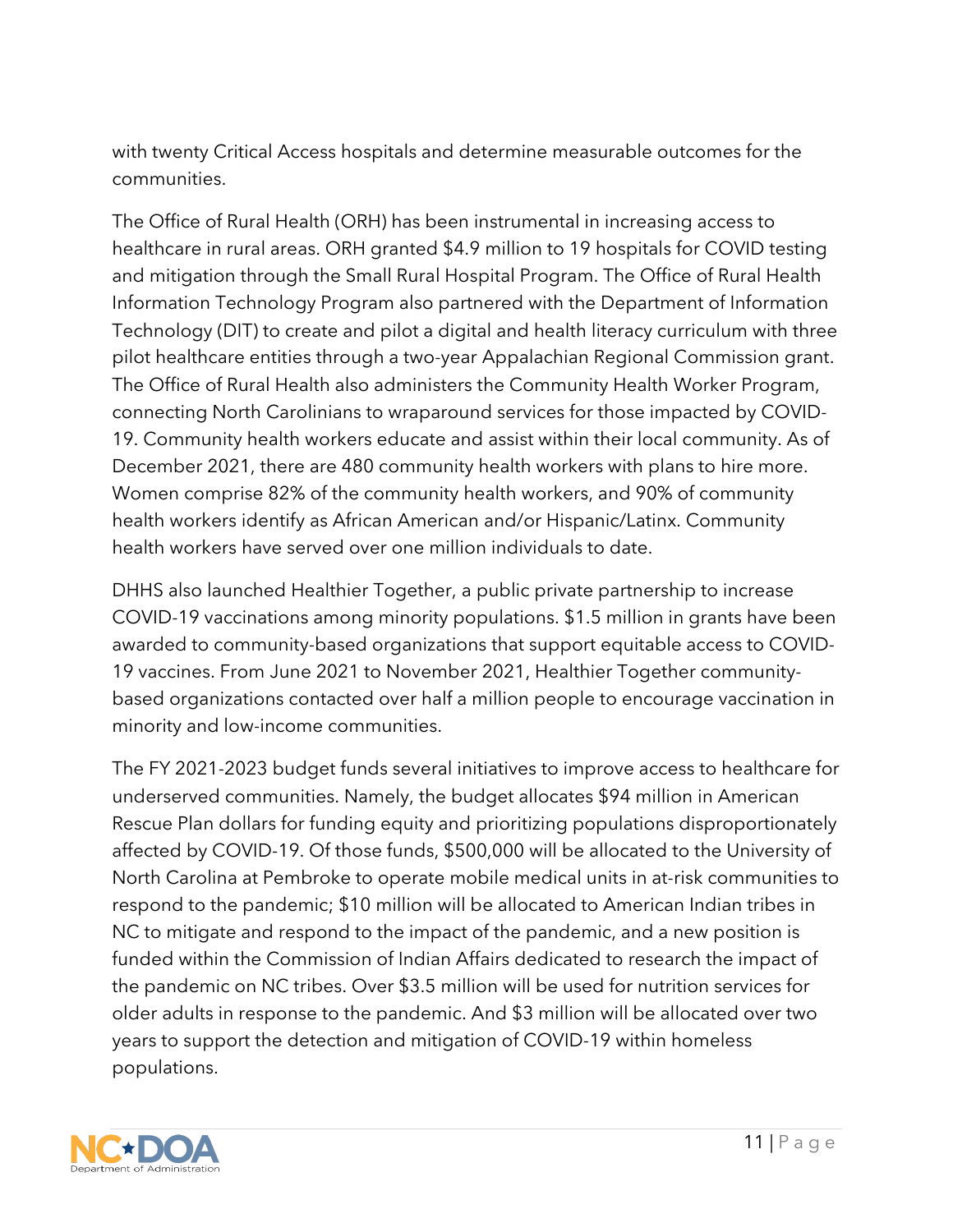### **Economic Opportunities and Business Development**

**Recommendation:** *Implement a Tier 1 and Tier 2 Subcontracting Plan: The Economic Opportunity and Business Development subcommittee recommends requiring corporations who do business with the state to commit to supporting the HUB program and its goals, including by subcontracting business to minority-owned businesses.*

**Status:** The DOA has created standardized inclusion language for solicitations to include in the required documents for contractors to review. If signed by a contractor, the voluntary memorandum of understanding commits the company to a spending goal of 8% of their total procurement spend in North Carolina being dedicated to historically underutilized businesses. Participating corporations will report their program activities annually to the Office of Historically Underutilized Businesses (HUB Office).

#### **Educational Opportunity**

**Recommendation:** *Assist, advocate for, and encourage the North Carolina Department of Public Instruction, and other required administrative or academic bodies, to adopt a digital literacy curriculum and toolkit that is accessible to all students and parents in their native language.*

**Status:** The Subcommittee secured \$650,000 in funds from the Governor's Emergency Education Relief fund to expand the State Library's (within the Department of Natural and Cultural Resources) existing digital literacy toolkit and create a new digital literacy program. Subcommittee members reviewed the curriculum material for cultural inclusivity, cultural competency, and accessibility and then presented opportunities for improvement and program evaluation. Utilizing digital navigators, the State Library is launching a pilot program to implement the digital literacy toolkit in three county libraries (Hoke, Iredell, Duplin) and is moving forward with the first pilot to start in January 2022. By 2023 up to seven additional libraries will be added to the program. The subcommittee also provided recommendations to the State Library for recruiting bilingual digital navigators, considering outreach to community colleges with library science programs to identify digital navigators, and crafting digital navigator job descriptions that would attract diverse candidates.

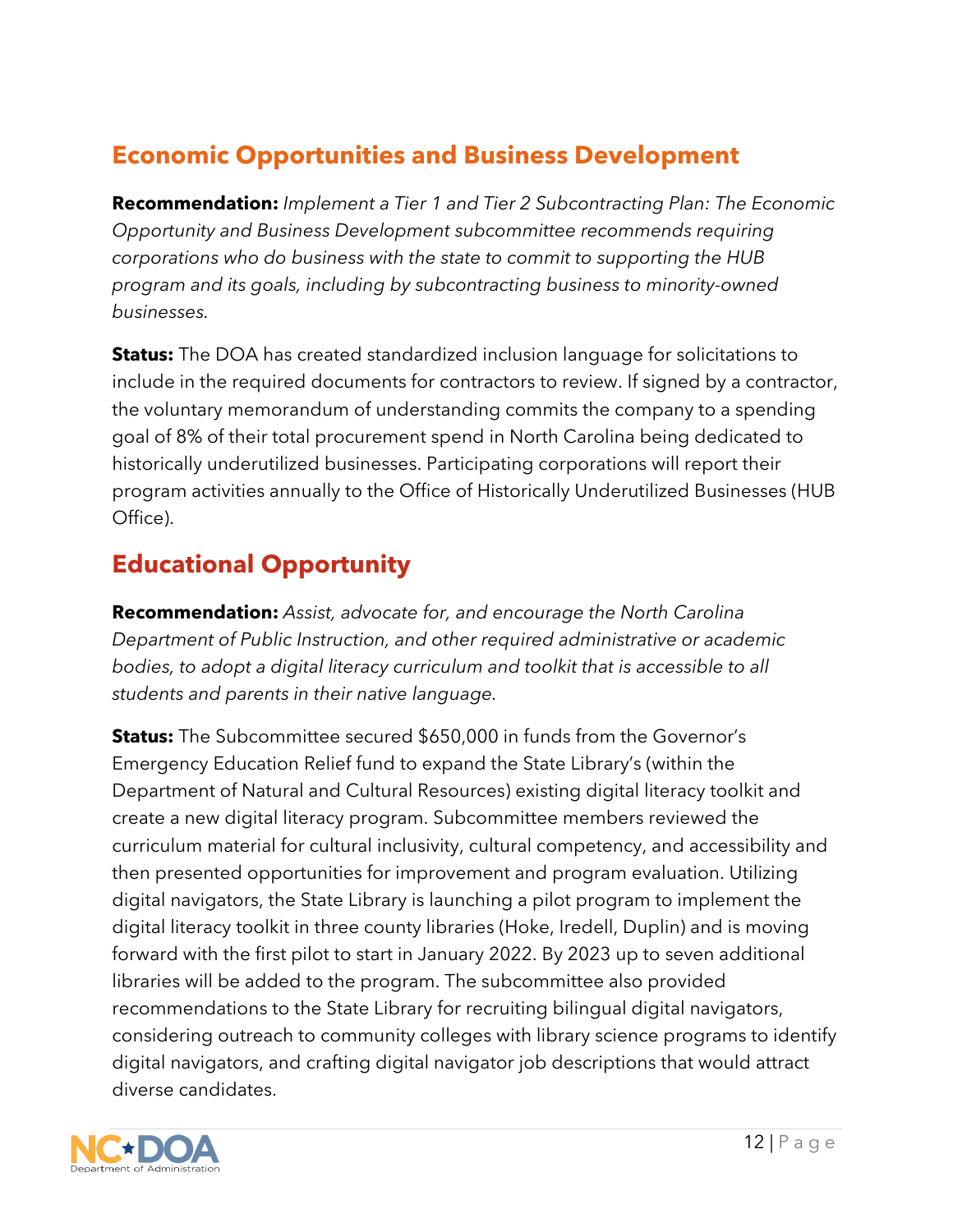In addition, the FY 2021-2023 budget appropriates \$25 million over two years to improve awareness and training aimed at enabling North Carolinians to realize the benefits of high-speed internet through digital literacy and to develop new skills in accessing the digital economy. On July 1, 2021, Governor Cooper created the Office of Digital Equity and Literacy within the Department of Information Technology. The subcommittee looks forward to continued collaboration with the office to further increase digital literacy skills across the state.

#### **Environmental Justice and Inclusion**

**Recommendation:** *Support the creation of environmental justice, equity, and inclusion positions at the Departments of Commerce, Transportation, Natural and Cultural Resources, and the Division of Emergency Management and consider other agencies where such positions might benefit community access to state decisionmaking.*

**Status:** All identified agencies have created or expanded environmental justice and inclusion positions. Additional information about these positions can be found in the June 2021 Task Force Report.

**Recommendation:** *Support funding the efforts to remediate the environmental issues in public schools.*

**Status:** The FY 2021-2023 budget allocates \$150 million to DHHS to fund new programs that will remediate lead and asbestos in public schools and child care centers. Over \$30 million will be used to test drinking water and replace pipes in public schools and childcare facilities where necessary. In addition, \$109 million in nonrecurring funds will go towards lead paint and asbestos abatement for public schools and childcare facilities. Part of the funding will also be used to develop statewide databases containing the results of lead testing, asbestos, and lead paint removal in schools.

### **Patient Engagement**

**Recommendation:** *Increase funding to strengthen the capacity of federally qualified health care centers (FQHCs) to increase number of undocumented, low-income, and other vulnerable patients served.*

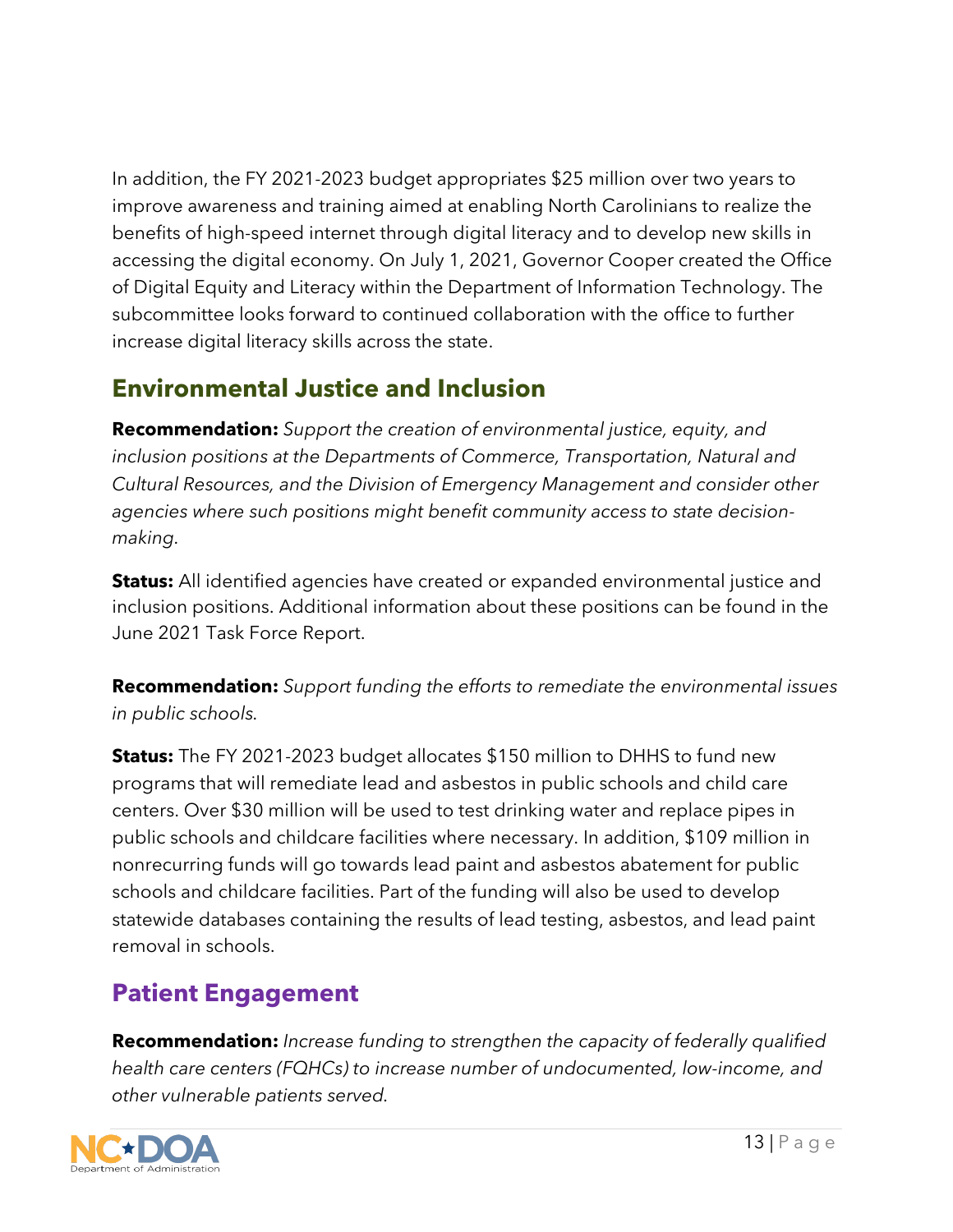**Status:** Rural health centers and FQHCs have received substantial funding from federal COVID-19 packages, and DHHS has made Medicaid specific payment modifications for FQHCs. FQHCs specifically have funding to support care for undocumented, low-income, and other vulnerable patients. FQHCs must represent the communities served and have a deliberate and strong focus on testing and vaccination administration equity. In addition to the existing federal funds, the FY 2021-2023 budget allocates \$94 million in American Rescue Plan dollars for funding equity and prioritizing populations disproportionately affected by COVID-19.

### **In Progress, Awaiting External Action**

#### **Access to Healthcare for Underserved Communities**

#### **Recommendation:** *Increase opportunities for patients to utilize telehealth services.*

**Status:** Governor Cooper signed SB 146 on July 23, 2021, expanding telehealth for dental services. Additionally, HB 149, "Improving Access to Care Through Telehealth," would require health insurance plans to provide coverage for telehealth  services. HB 149 passed the House and passed its first reading in the Senate. At the publishing of this report, the bill remains in the Senate Rules and Operations  Committee.

The FY 2021-2023 budget provides over \$1 billion in broadband investment which is critical to access telehealth options. Specifically, \$90 million in targeted grants will be used to address local infrastructure needs to connect unserved and underserved households.

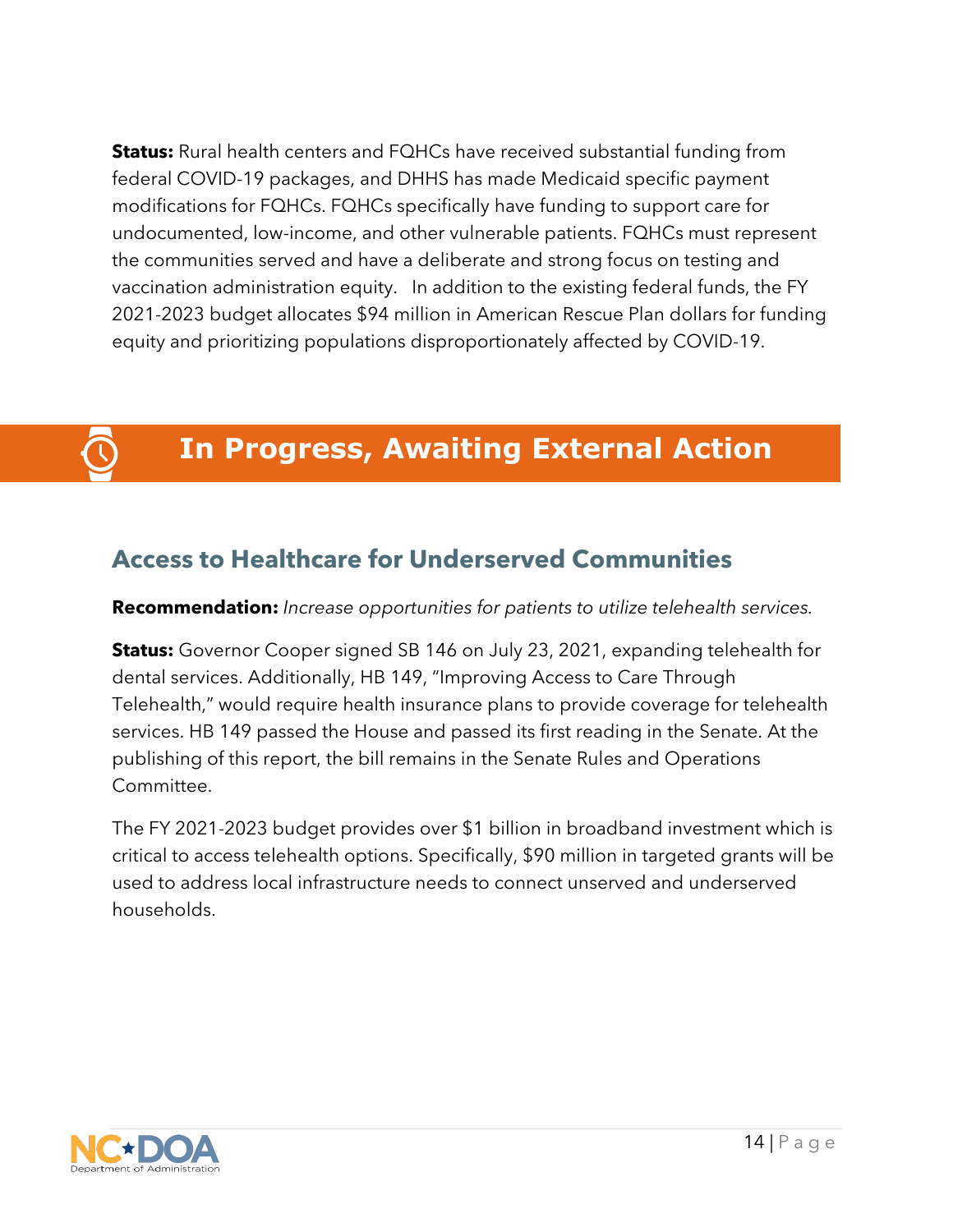### **Access to Healthcare for Underserved Communities and Patient Engagement**

#### **Recommendation:** *Expand Medicaid.*

**Status:** The North Carolina General Assembly failed to fully expand Medicaid in the FY 2021-2023 state budget. The budget does expand Medicaid coverage for pregnant people with incomes equal to or less than 196% of the poverty line for twelve months postpartum. Medicaid coverage for pregnant people previously ended after just 60 days postpartum. The state budget also creates an 18-member joint legislative committee to study health care access and Medicaid expansion. Governor Cooper remains committed to full Medicaid expansion in North Carolina.

#### **Educational Opportunity**

**Recommendation:** *Advocate for the North Carolina General Assembly to pass a comprehensive budget that includes funding for HB 924, which provides for personal financial literacy for high school students, as well as a similar mandatory requirement for post-secondary institutions.*

**Status:** The State Board of Education adopted updated K-12 social studies standards on February 4, 2021, including the personal financial literacy course required in HB 924. The law remains unfunded by the General Assembly. The subcommittee is reviewing the legislation and proposed curriculum to determine the extent the financial literacy lessons include language on equity and economic mobility, and financial empowerment, instead of solely focusing on budget management and debt reduction. The subcommittee is also interested in identifying additional actions to support advancing this recommendation in marginalized communities, including opportunities to expand partnerships with community libraries and other youthcentered settings.

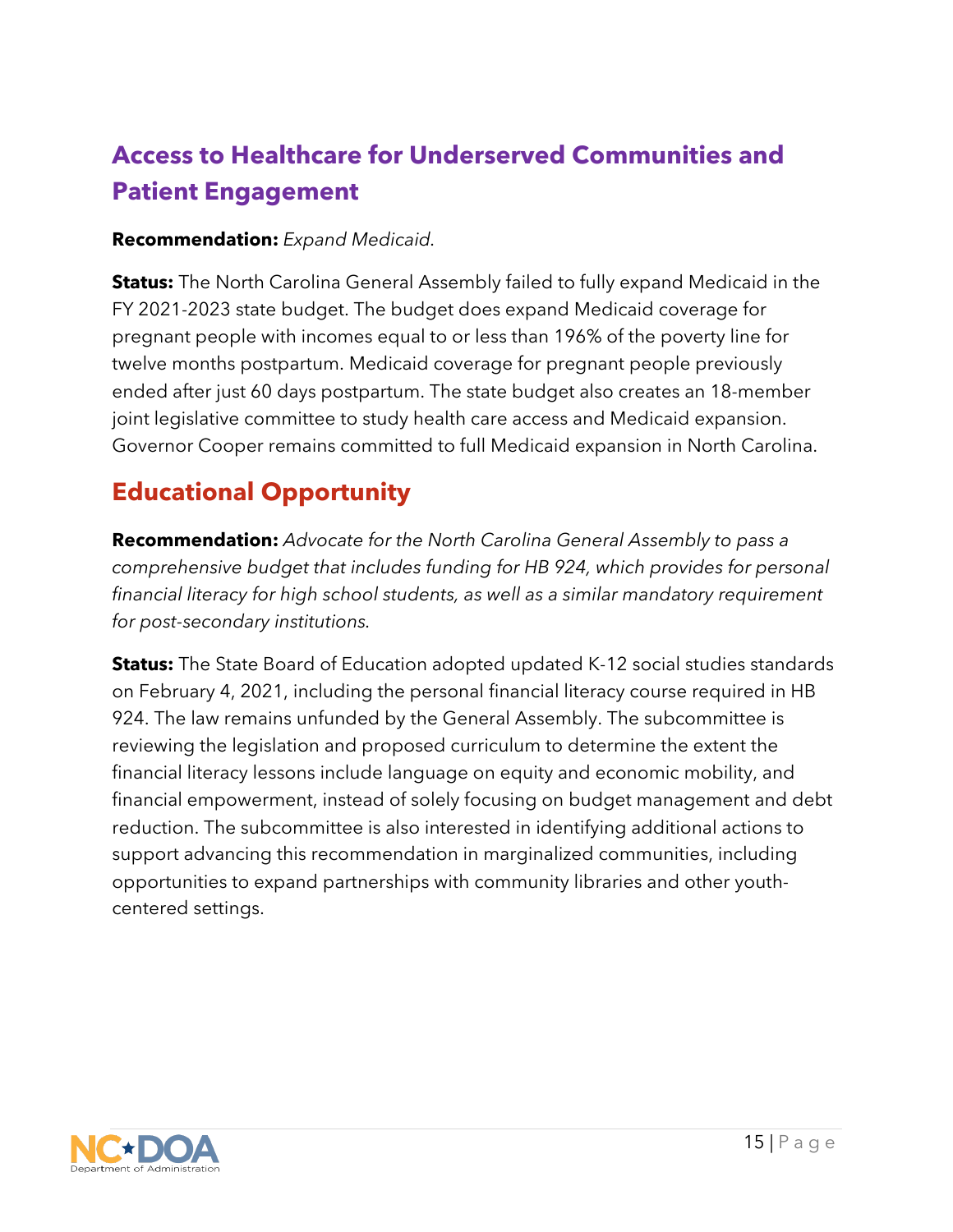# **In Progress**

#### **Access to Healthcare for Underserved Communities**

**Recommendation:** *Expand opportunities for people of color and historically marginalized populations to participate in state government affairs by actively seeking input from individuals with shared experiences, community leaders, advocacy groups and interested parties in public policy decisions including, but not limited to, state plans, waivers, and policy mandates to reflect government values that support diversity of opinions, inclusive decision making, equal language access, equitable participation, transparency and trustworthiness.*

**Status:** The Governor's Boards and Commissions Office reported to the subcommittee on the current demographic makeup of Governor appointed positions and efforts the Office has taken to ensure boards and commissions reflect the people of the state. Upon further discussion, the subcommittee expressed the desire to focus on overall increased opportunities for the public to participate in state government. The subcommittee adopted a revised recommendation to better reflect the intent of the subcommittee's goal for increased public participation in state government. The original recommendation read as follows:

*Increase opportunities for historically marginalized populations to participate in state government affairs to ensure community input in policies to demonstrate transparency and trustworthiness. The composition of state advisory boards should represent 60% of persons with lived experience.* 

With the original language revised, the subcommittee will work on strategies to improve public participation in state government activities. The subcommittee is reviewing the Department of Environmental Quality's Public Participation Plan as a potential model for increasing community access in state government affairs.

#### **Economic Opportunities and Business Development**

**Recommendation:** *Create economic incentives to encourage participation with Historically Underutilized Businesses (HUB).*

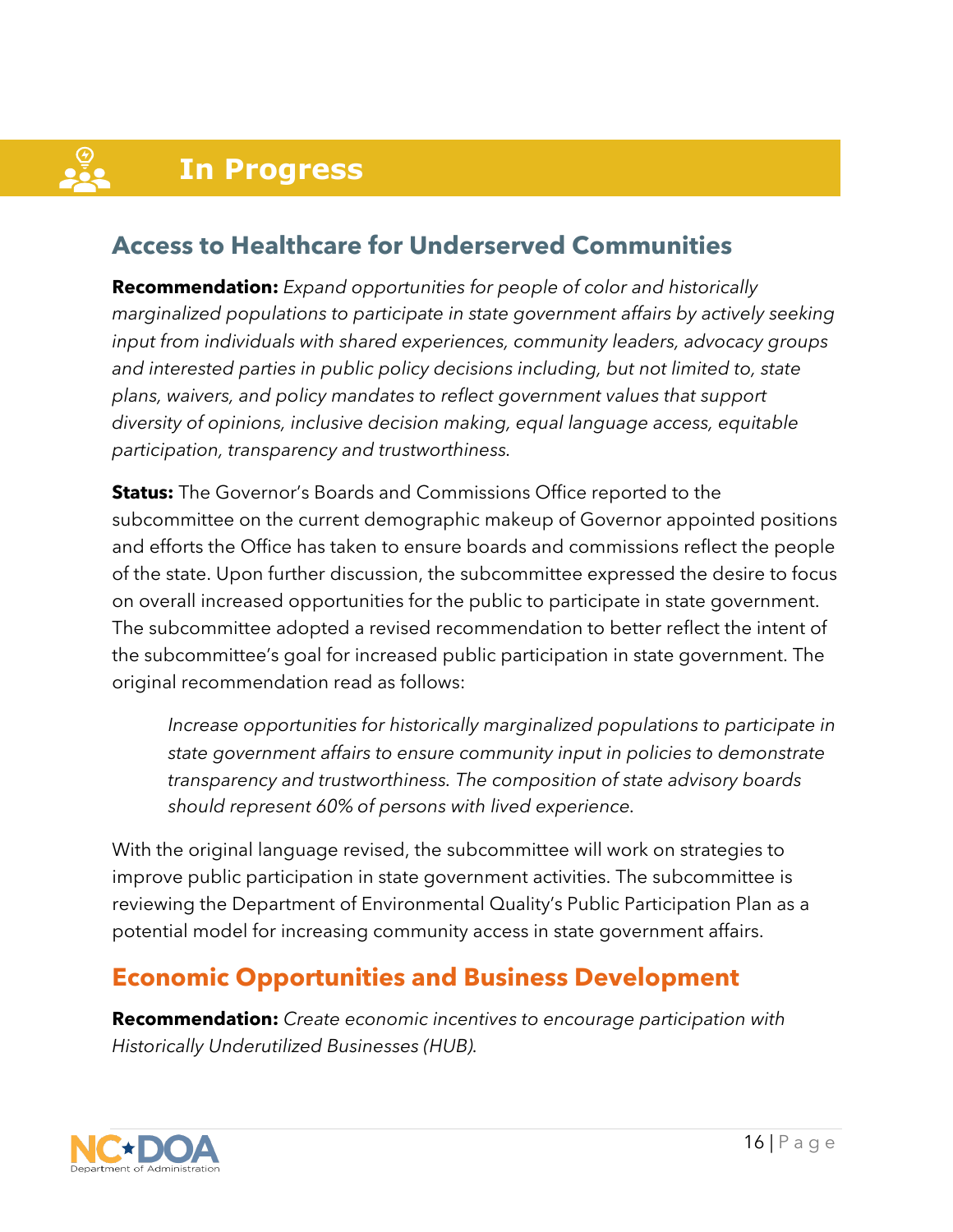**Status:** The Subcommittee has met with and garnered support from the Department of Commerce and the Economic Development Partnership of North Carolina to broaden incentives offered to businesses to align with the state's diversity and inclusion initiatives. Commerce has also developed the **First In Talent Economic** Development [Strategic Plan,](https://www.nccommerce.com/documents/first-talent-strategic-economic-development-plan-state-north-carolina) which includes designation of responsibility within Commerce to help coordinate and implement policies and strategies that encourage women and minority entrepreneurship.

**Recommendation:** *Offer educational support and mentorship to diverse businesses, leverage partnerships with NC Historically Black Colleges and Universities (HBCUs) to develop executive education programs available to minority-owned businesses doing business in the state.*

**Status:** The FY 2021-2023 state budget allocates \$3 million in nonrecurring funds for the creation of HUB Academies. The HUB Academies will teach small subcontractors and specialty contractors the basics of operating a successful construction company that can compete for state-funded projects and will be held at least three HBCUs or community colleges around the state.

The subcommittee has drafted a memorandum of understanding to develop a corporation and HUB businesses mentor-protégé program. The program is designed to help emerging HUB businesses learn best practices from established corporations in North Carolina. Several states have similar programs. The subcommittee has presented the program idea to executive leadership in Commerce and is waiting to determine the next steps and feasibility.

#### **Recommendation:** *Support apprenticeships and workforce pipelines that create job growth.*

**Status:** The FY 2021-2023 state budget funds a new apprenticeship grant program to be run through the North Carolina Community College System. The program will expand apprenticeship opportunities for high school apprentices and non-high school apprentices between ages 16 and 25 by providing grants to small businesses in high-demand fields. The small business will be reimbursed up to \$2,000 for fees associated with the apprenticeship and receive a 1 to 1 match to pay for salary.

Caroline Sullivan from the NC Business Committee for Education (NCBCE) presented to the subcommittee about the exciting apprenticeship and work-based learning

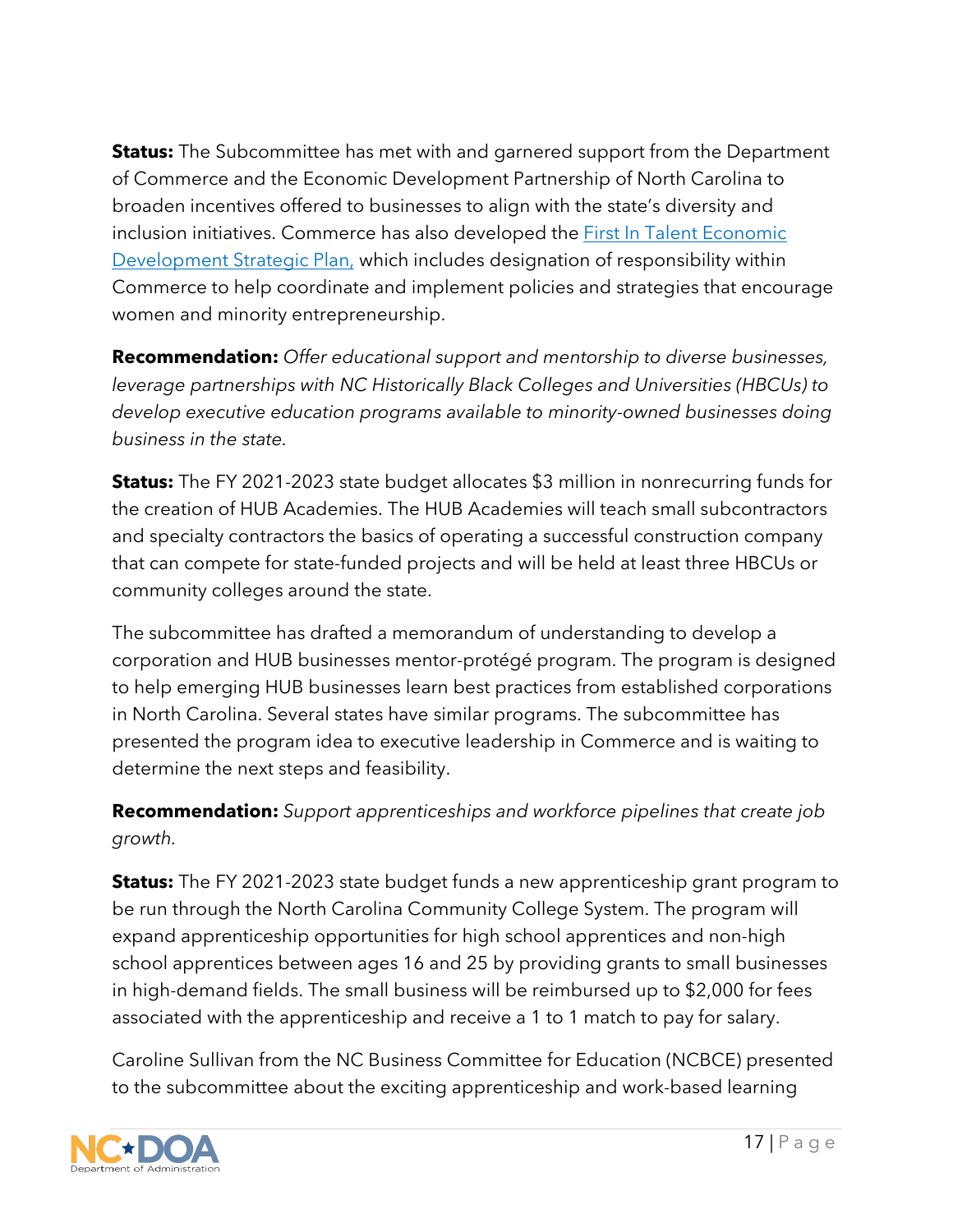opportunities that NCBCE is leading. Subcommittee members advised on potential avenues to make the programs even more inclusive and continue looking for ways to partner with NCBCE.

### **Educational Opportunity**

**Recommendation:** *Support community health centers by implementing telehealth and telemedicine initiatives, including, but not limited to, ensuring adequate funding*  for health education, and partnering with state agencies and other groups that share *similar goals of increasing broadband access and addressing health literacy.*

**Status**: The subcommittee is reaching out to DHHS and other agency partners to learn more about ongoing health literacy initiatives across the state. DHHS's Office of Rural Health presented to the Task Force at the December 2021 meeting about the identified need for health literacy in marginalized communities.

Additionally, the group is researching opportunities for collaboration between community health centers located in the same communities as the digital literacy program related to another recommendation from the subcommittee. Partners at the Department of Natural and Cultural Resources and the State Library have recently expressed interest in incorporating health literacy aspects into the implementation and evaluation of the digital literacy project.

To guide its work as a subcommittee, the group adopted a revised definition for health literacy previously presented by the North Carolina Institute of Medicine: "health literacy is the degree to which diverse individuals and communities have the capacity to obtain and understand the basic health information and services needed to make appropriate health decisions."

The FY 2021-2023 state budget invests an unprecedented \$1 billion in broadband expansion. The budget allocates some of that money for specific initiatives that will improve education for underserved populations. For example, the budget provides \$4.6 million in recurring funds for the School Connectivity Initiative, bringing connectivity to all K-12 public schools in North Carolina. Another \$15 million in nonrecurring funds will go toward improving broadband for 25 rural community colleges. Moreover, an additional \$90 million in targeted grants will be used to address local infrastructure needs to connect unserved and underserved households.

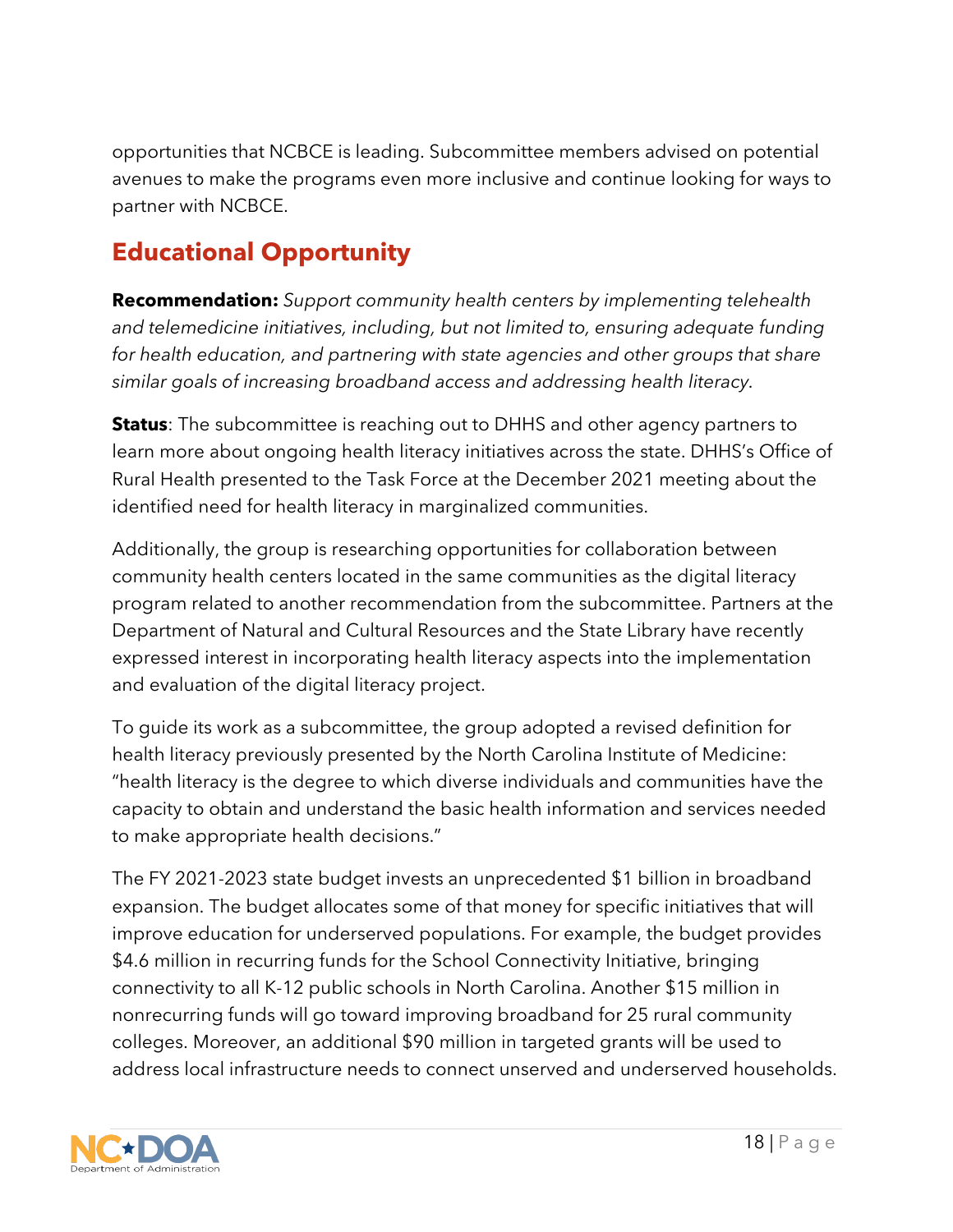**Recommendation:** *Establish a statewide health literacy coordinating council and corresponding regional health literacy councils as consistent with the Area Health Education model.*

**Status:** The subcommittee is researching previous attempts to establish health literacy coordinating councils in the state of North Carolina. This research will help uncover challenges that must be addressed to successfully implement this recommendation and identify the appropriate implementation levers.

#### **Environmental Justice and Inclusion**

**Recommendation:** *Utilize existing training and incentive programs to create jobs initiatives in disadvantaged communities geared toward remediation and resiliency work on public and low-income buildings in those communities, with a specific focus on public schools within the demonstration sites of Robeson and Edgecombe Counties.*

**Status:** One subcommittee member is in conversations with the Robeson County and Edgecombe County superintendents and evaluating various programs at community colleges that may contribute to job creation in remediation and resiliency in disadvantaged communities. The subcommittee member has also submitted a grant proposal that may assist in furthering this work.

**Recommendation:** *Support a legislative strategy to look at additions and changes to statutes and rules to incorporate environmental Justice criteria into regulatory actions.*

**Status:** The subcommittee is partnering with the Governor's Office of Public Engagement and Inclusion (OPEI) to host a Listening Session. The Listening Session will allow for input from community members on a legislative strategy for additions and changes to statutes and rules to incorporate environmental justice criteria into regulatory actions. The subcommittee has defined the scope for the listening session and approved a draft agenda. Agency staff are now working to schedule the listening session.

#### **Patient Engagement**

**Recommendation:** *Establish mandatory, uniform cultural methods of collecting demographic patient information, including race, ethnicity, gender identity, sexual orientation, etc., across all health care systems.*

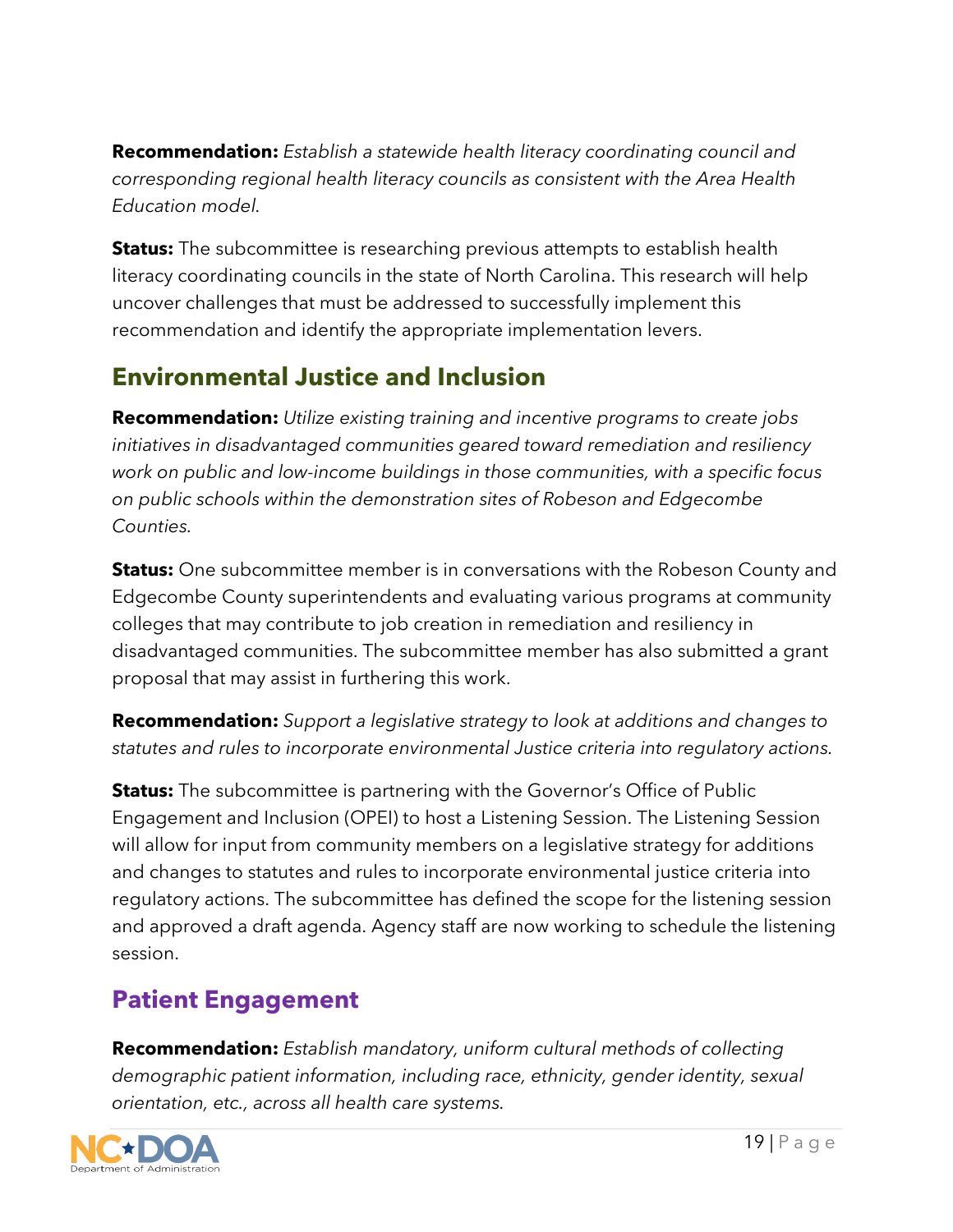**Status:** DHHS's testing and vaccination administration programs have a strong focus on equity, and contracts for programs have specific clinical, administrative, and data reporting requirements which include collecting demographic information. DHHS does not currently require the collection of sexual orientation. The subcommittee heard a presentation from Dr. Rhett Brown, a Family Medicine Specialist at Novant Health and a member of this subcommittee, about the challenges LGBTQ+ patients encounter in healthcare and the best practices to better serve this community.

**Recommendation:** *Ensure and strengthen medical sick leave policies for essential workers, particularly that of historically marginalized backgrounds.*

**Status:** The subcommittee has expressed interest in recommending the expansion of paid parental leave for state employees. Under current policy, eight weeks of paid parental leave are currently available for birthing parents and four weeks for nonbirthing parents. The subcommittee is exploring similar initiatives in other states to define further specific recommendations. The Office of State Human Resources (OSHR) presented to the subcommittee on the current status of the paid parental leave program. According to OSHR, in Fiscal Year 2020-2021, 1,145 state employees utilized paid parental leave. 56% of employees that used paid parental leave were men. OSHR has not received anecdotal complaints from agencies about the leave policy and views it as a useful tool to recruit and retain younger adults for state government jobs. The subcommittee is exploring the appropriate next steps for an expansion that would not strain employers. The subcommittee has also heard presentations on the potential for paid parental leave to be implemented by the federal government and is monitoring the status of that initiative.

**Recommendation:** *Strengthen medical school admission pipeline programs for students of color.*

**Status:** The subcommittee has met with multiple groups to learn more about existing healthcare workforce and education pipelines and ideas on the best way to achieve this recommendation. They are focused on learning more about existing pipelines across hospital systems to potentially act as a convenor so hospital systems can exchange best practices for establishing and maintaining successful workforce pipelines from high-school onward.

The subcommittee has also concluded that strengthening pipelines in healthcare for communities of color extends beyond medical school. The Office of Rural Health has

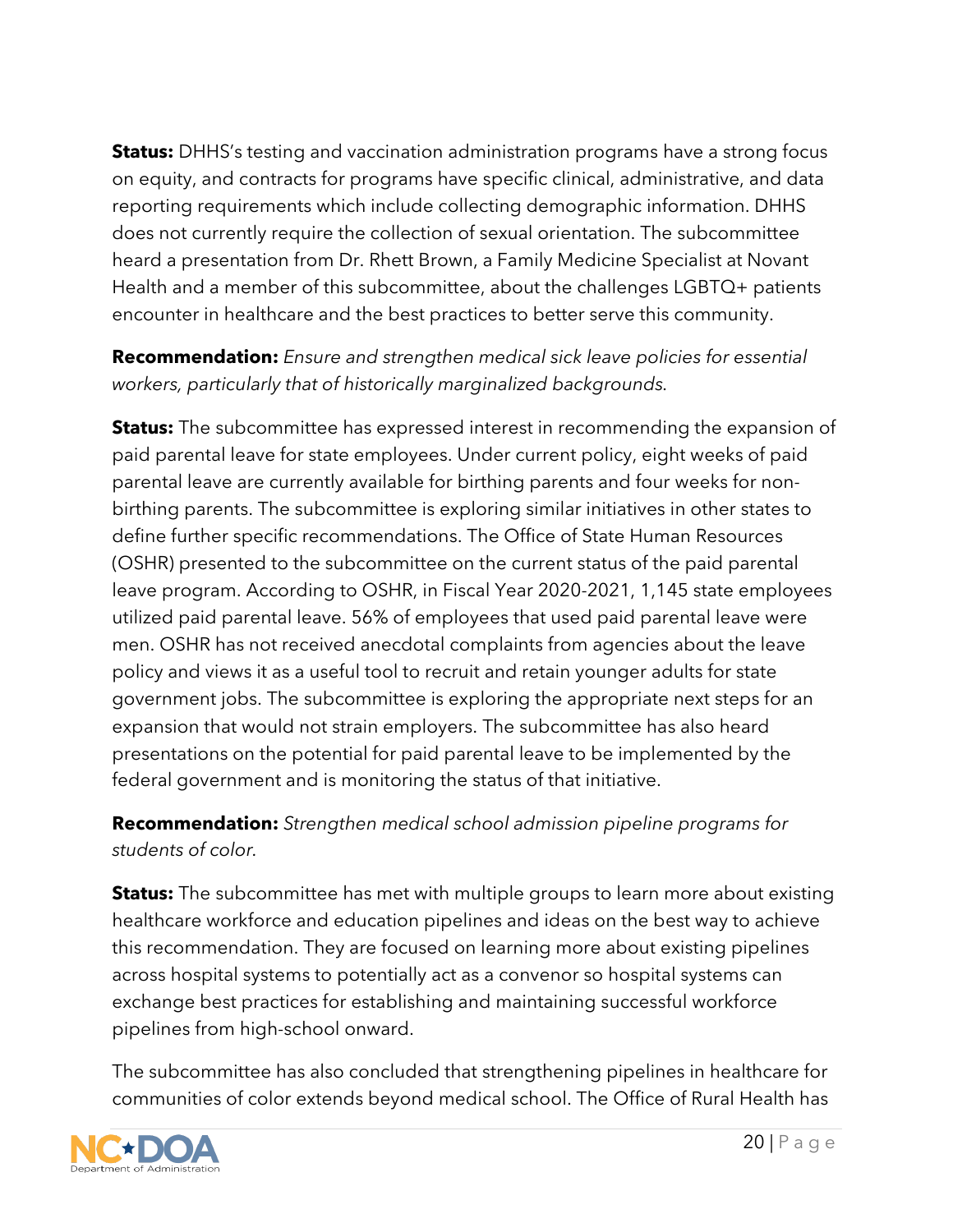established a comprehensive pipeline to recruit and train community health workers. The Office of Rural Health is partnering with NC HBCUs, UNC Pembroke, and community colleges in developing and hosting community health worker training opportunities. Several private and public partners have established a sustainable pipeline for recruitment and retention of community health workers who can support individuals through the pandemic and beyond. The pipeline process includes assessment, certification, mentorship, networking, coordination, advocacy, training, professional development, and continuing education.

### **Not Started**

The implementation process has begun for all 21 of the Task Force's Recommendations.

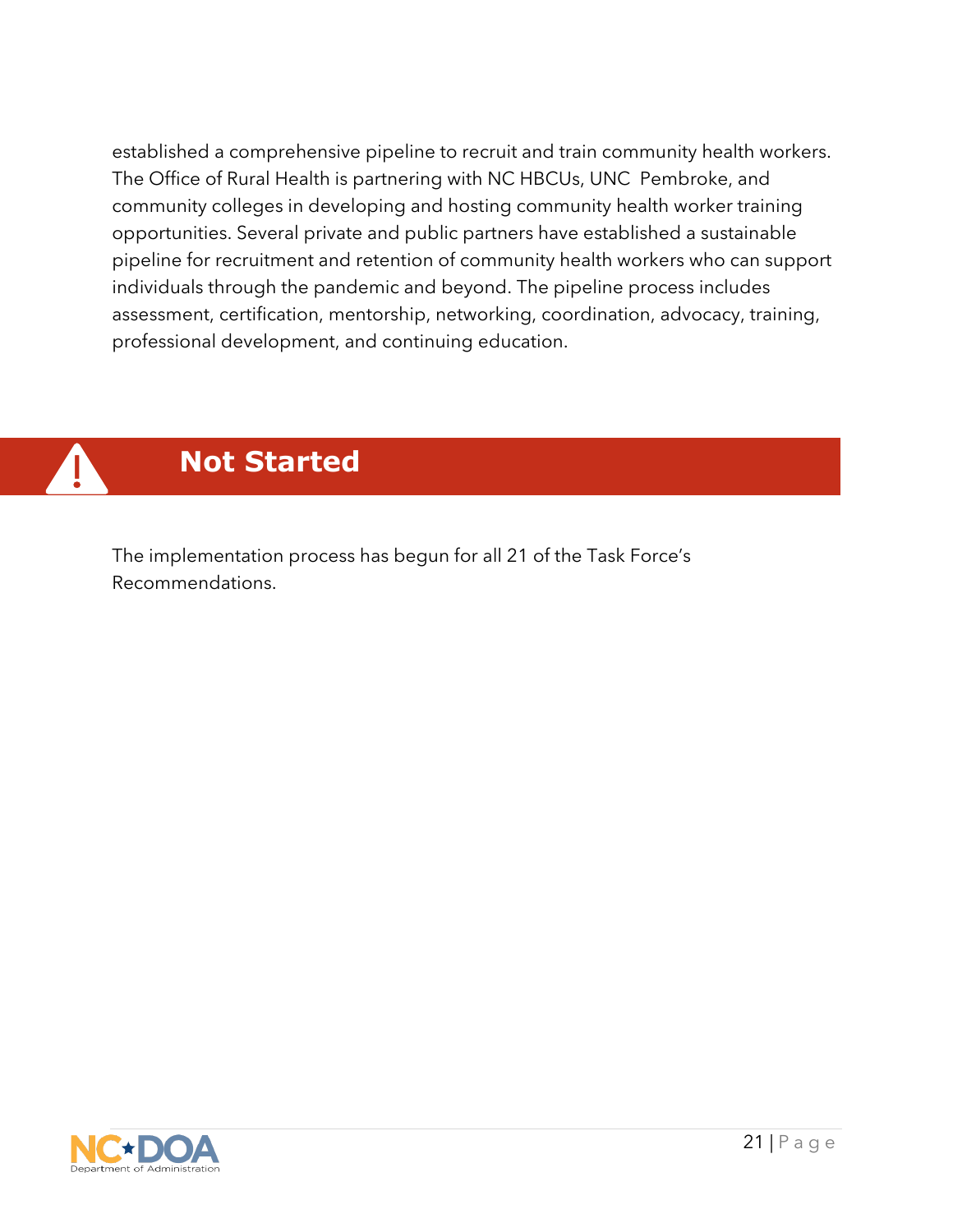### **About Andrea Harris**

*"We need to make sure we always have people at the table who are most affected."*

*−Andrea Harris (2019)*



The Andrea Harris Social, Economic, Environmental, and Health Equity Task Force is named in honor of the late Andrea Harris. A native North Carolinian, Andrea Harris was a trailblazer for minority businesses and communities. Harris graduated from Bennett College and became one of the youngest community agency directors in the nation, helping fight poverty across three rural North Carolina communities. With an unwavering passion for helping others in need, she co-founded the NC

Institute of Minority Economic Development in 1986, where she served as president in 1990. Located in the heart of Durham, the Institute supports minority and womenowned businesses. Harris was named the Lifetime Achievement Winner in Triangle Business Journal's Leaders in Diversity Awards in 2014 and retired from the Institute that same year. After retiring from the Institute, Harris continued to serve on several boards, including the State's Advisory Council for Historically Underutilized Businesses, where she was appointed in 2017. She is a recipient of numerous awards and honors, including the Order of the Long Leaf Pine, the highest award for state service granted by the Office of the Governor, as well as an honorary doctorate from her alma mater, Bennett College.